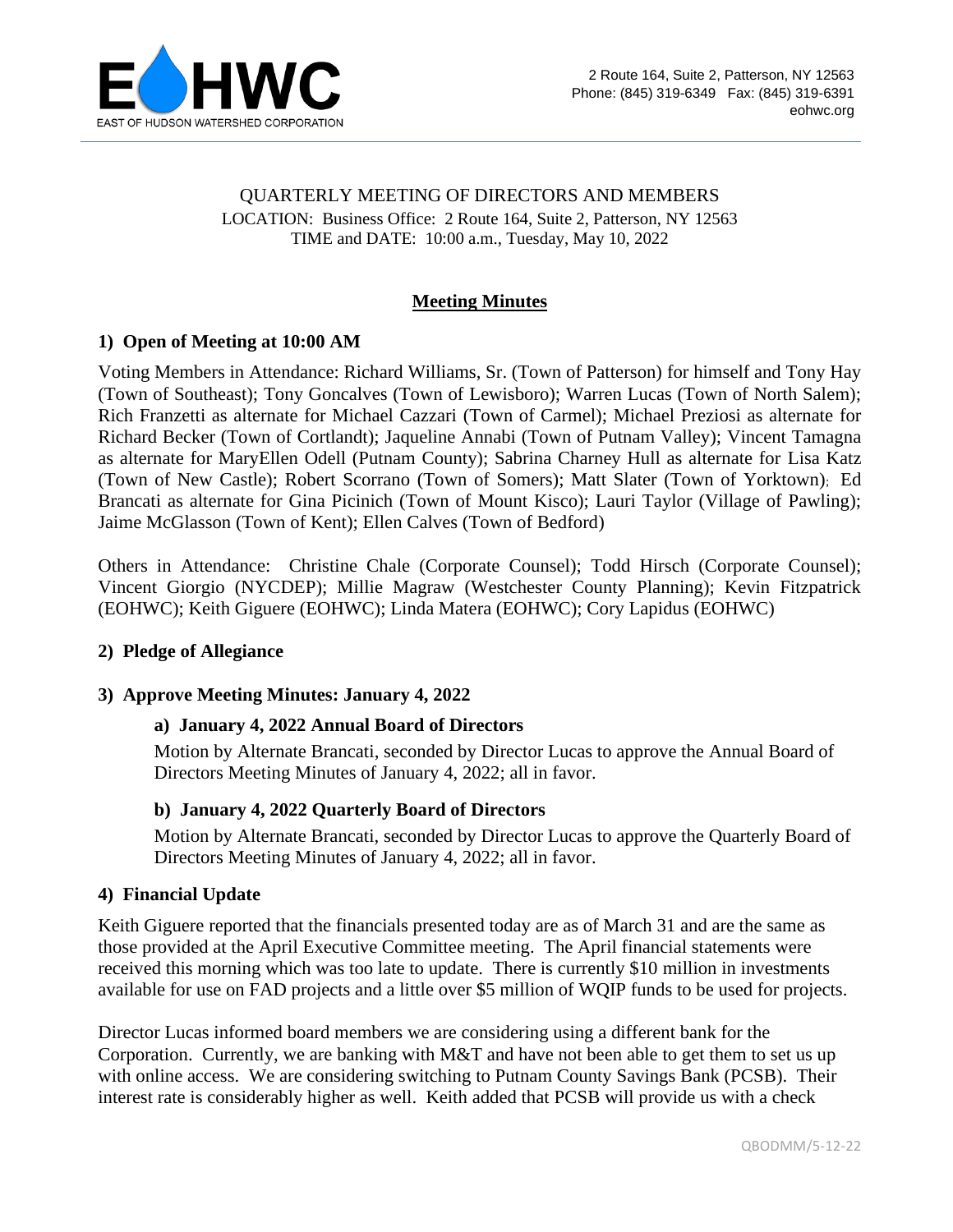scanner, so we no longer must go to the branch. Director Williams said that the Town of Patterson switched over to PCSB and have been very happy with the service being provided by them. Director Lucas invited comments and asked that they be sent to Keith.

## **5) Audit–CHAR500 & FORM 990**

Keith reported that the 2021 audit has been completed and there were no issues. The IRS Form 990 and CHAR 500 were provided in the handouts and will be filed once approved by the Board today. Motion by Director Williams, seconded by Director Lucas to accept and file the IRS FORM 990 and New York State CHAR500 as presented; all in favor.

### **6) List of Reporting and Filing Due Dates**

Linda Matera reported that three members remain to complete the NYS ABO Board Member Training. All session dates are presently filled to capacity. Once new dates become available, those members will be notified. To date, the only submission we received for 2022 O&M town inspection documents is from the Town of Bedford. We are expecting 2 more checks for 2021 O&M payments from municipalities to EOHWC. An update from the Putnam County Ethics Board was received yesterday indicating that 3 members remain to complete the Putnam County Financial Disclosure by the May  $15<sup>th</sup>$  deadline. A reminder email was sent to each of the three individuals on the list. Director Lucas offered to help by reaching out to elected officials in Westchester.

#### **7) Open Meetings Law Videoconference Procedure discussion**

Christine Chale informed members that the amendment to the Open Meetings Law to change the use of video conferencing after the end of the most recent emergency and the period during which we can continue to follow the current rules ends June  $8<sup>th</sup>$ . After that date we won't be able to use the emergency rules for video conferencing any longer. Under the old rules before the emergency, you were required to provide a notice of every location where the meeting was going to be held remotely to allow the public to participate at those locations. If something broader is desired, we are required to hold a public hearing and authorize video conferencing under this new procedure that is authorized by the amendments to the Open Meetings Law. It allows us to hold meetings by video conference, not teleconference, and you may not turn off your screens. Under the new rules, if you are going to use video conference you must have 1 or more physical locations where the public could attend, meaning you can notice your meeting that a person can attend at the EOHWC location and potentially at 1 or more of the town halls, where the public would be allowed to attend, ADA accessible and so forth. If that option is chosen, then all of the members at those noticed physical locations would be counted towards a quorum. A Board member who is in an "extraordinary circumstance" could also participate by video conference and they need not allow the public to attend with them. The law does not provide an exhaustive list however, it includes disability, illness, caregiving responsibilities or any other significant or unexpected factor or event which precludes the member's physical location at the meeting. Some clarifying language was provided by the Committee on Open Government (COOG) at a conference and has been included in the meeting distribution materials. At a Bar Association conference that COOG attended we were able to ask a lot of questions for clarification. The messages that were provided were that the legislature is providing a strong presumption for inperson meetings and if you are planning to hold video conference meetings allowing extraordinary circumstance participation you must hold a hearing. The purpose of holding a hearing is to adopt rules like this and the issue of what constitutes another significant factor is something that you would address in the procedures that would be adopted. Shoshana Bewlay, Executive Director of COOG, believes that it can be broadly interpreted and that it should identify what your board considers to be an "extraordinary circumstance" to allow someone to attend from another location. In the absence of those rules, if somebody just gets on the phone for a Board meeting and they weren't noticed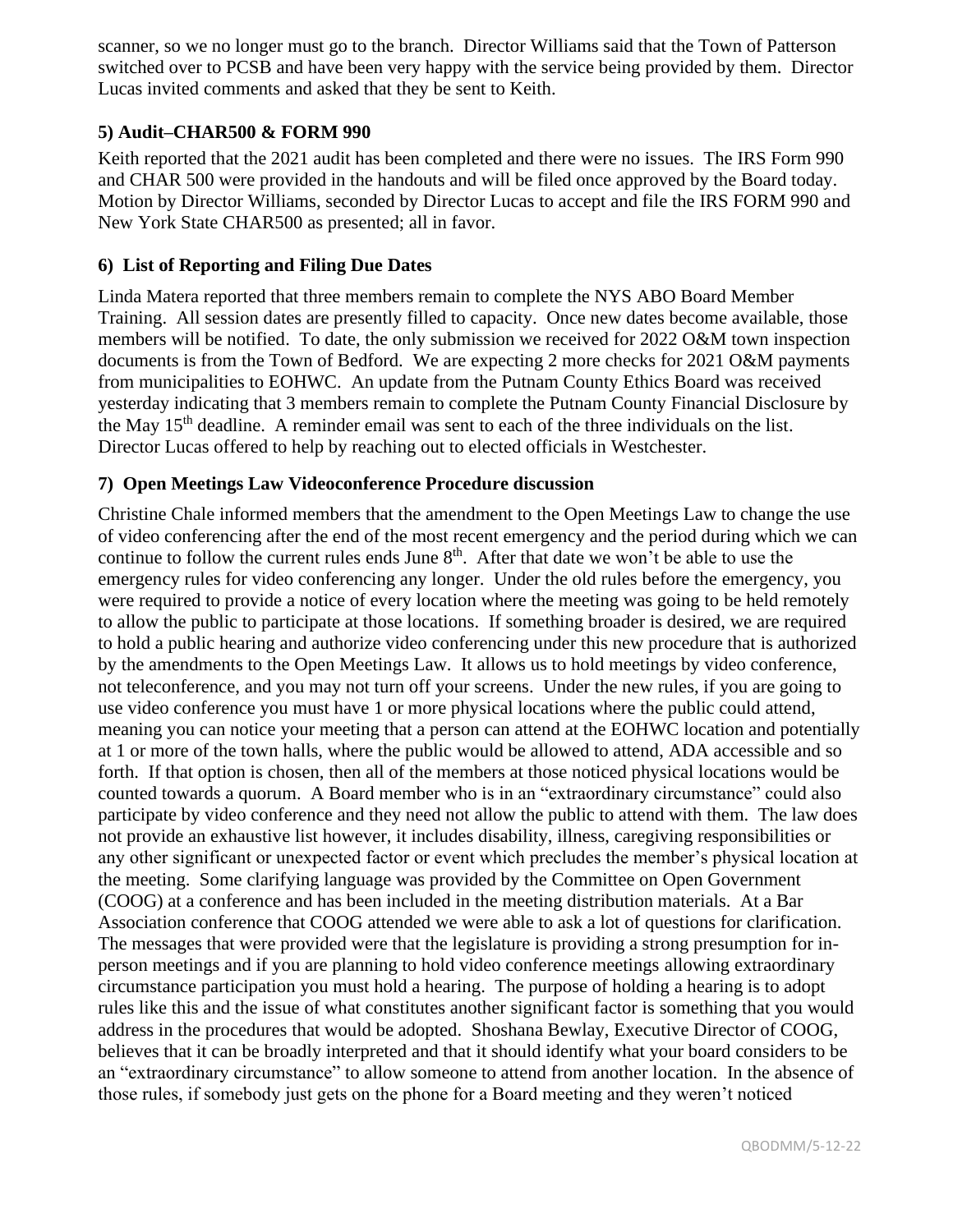correctly, meaning if in other words, the notice wasn't included in your notice of meeting that somebody was going to attend in this manner, then that person could listen just as the public could listen, but they are not permitted to participate in board deliberations or be counted as part of the quorum. Even if a board member qualifies for the "extraordinary circumstances" they would not be counted towards the quorum. They would have to be in a physical location where the public can attend in order to be counted toward the quorum. If you already have a quorum, then the person in the "extraordinary circumstance" may participate in the meeting if it was properly noticed that someone could participate in this manner. You can participate in an executive session because the same public attendance is not required for executive session. Persons who are not board members may attend remotely. Procedurally, the Board of Directors could delegate the Executive Committee to hold a hearing and they could thereafter authorize the use of video conferencing for expediency because the Board of Directors doesn't meet until the end of the summer. The Board should discuss and decide whether it wants to follow this kind of procedure. Director Lucas stated that he would not mind having his town hall open as a meeting location. Director Williams indicated that we would essentially need to set up 1 or more rooms to allow for video conference and we may not currently be set up that way. Alternate Brancati said if the various town/village hall locations are listed in the notice and we set up our laptops in our own town hall meeting rooms, rather than at another member's town hall and conference then everybody would count towards the quorum. Christine said that is the case so long as all board members can see one another on the screen. Alternate Brancati clarified that it could be a couple of locations and a number of members can choose to attend from EOHWC headquarters to participate or it can be everyone's town/village hall as long as we notice it that way and the public is able to attend from that location and participate. Christine confirmed it can be done that way, but at EOHWC you may need to have some kind of a video set up so that you can see everyone who is at the physical location. Alternate Charney-Hull said that Zoom is currently capable of doing that. If folks have laptops hooked up to screens, it projects whatever the room is to a computer. Further, if you are at EOHWC using your laptop with a camera, it should not be an issue. Christine said it is something we should test out first because she has been in hybrid situations and they don't always work that well unless you have a good microphone extender. Director Lucas added that he's been running meetings that way and they all have to go through the same computer or you just can't hear people that are sitting further away and end up with reverb. He further indicated that there is a value in doing it over Zoom because it saves us all travel time but was agreeable to proceed as board other members choose. Alternate Brancati asked if the camera needs to pick up all members of the public in the background as well. Christine said it does not need to pick up members of the public but is essential that board members see one another and the public is able to see members deliberate. Director Williams said the proposal is to send this back to the Executive Committee to get it going. If the motion passes, perhaps the Executive Committee should set up a couple of trial runs to see how this would work and then we could work on developing procedures. Christine added that each individual municipality is going to have to adopt a local law to authorize video conferencing if you are planning to do it as a town/village. EOHWC doesn't need to do it by local law, we do it by resolution and still must a have a public hearing. The resolution was presented to authorize the EOHWC Executive Committee to proceed to hold a hearing and determine whether to authorize. The intention would be to publish a notice to have a hearing at the May Executive Committee meeting. Director Williams asked if we at least must have policies and procedures in draft form. Chris said we have a draft of policies and procedures for the board's consideration. Christine asked Linda to distribute the policies and procedures after the meeting and we can get input from the rest of the board. It was recommended that the notice of public hearing be advertised for 10 days as well as posting the Notice of Hearing and the policies and procedures to the website. Most of the things in the policies and procedures are intended to certify the statute but the description of what constitutes an excuse to participate by extraordinary means is intentionally broad in the procedures and you may decide that you do not like it; however, it's being presented for your consideration.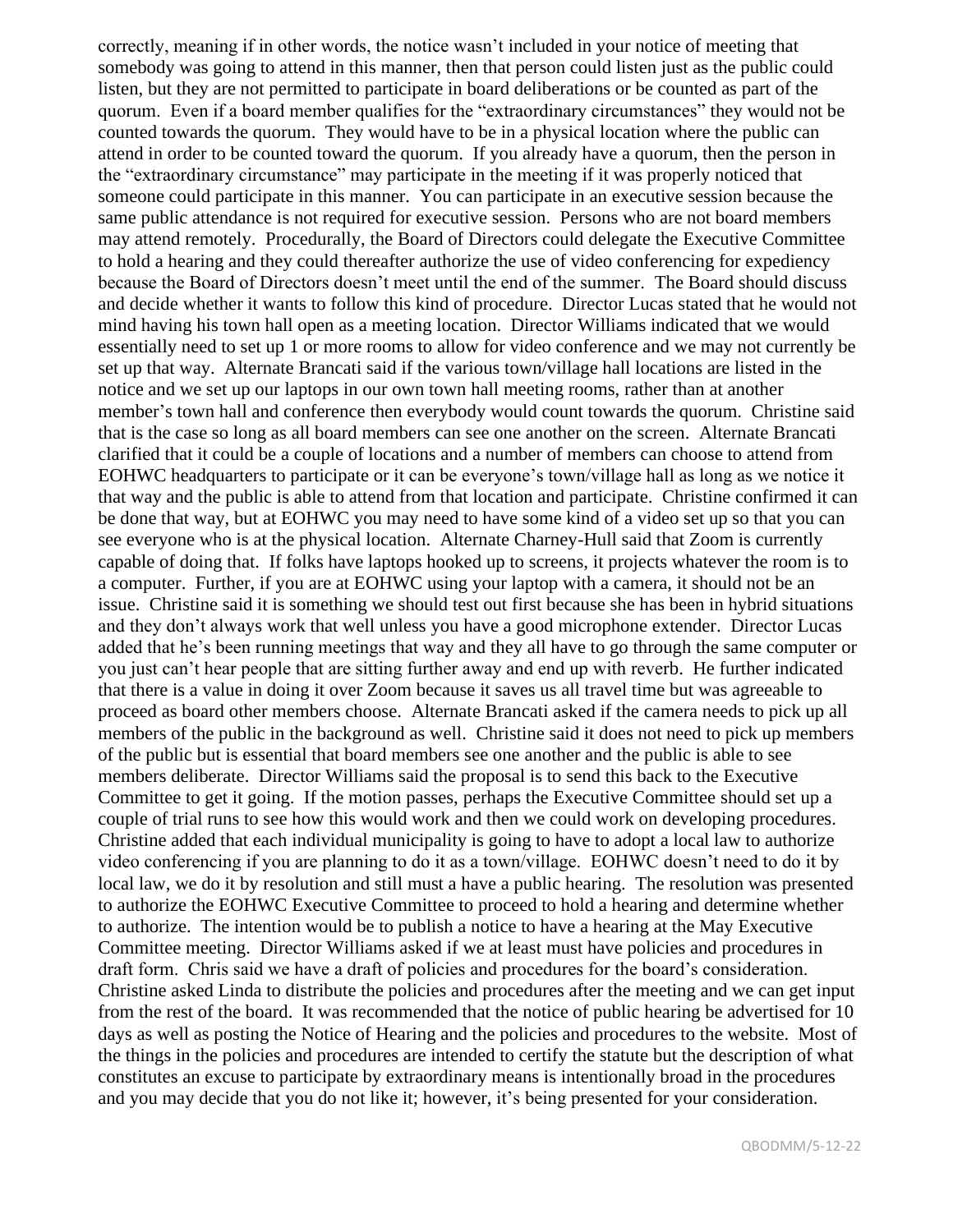**WHEREAS**, Chapter 56 of the Laws of 2022 amended the Open Meetings Law to authorize the continued use of videoconferencing to conduct public meetings subject to certain conditions set forth therein; and

 **WHEREAS**, pursuant to such law, the Board of Directors of EOHWC is authorized to permit use of videoconferencing subject to a public hearing;

**NOW THEREFORE IT IS HEREBY RESOLVED**, by the Executive Committee of EOHWC as follows:

- 1. The Executive Committee of the EOHWC is authorized and directed to hold a public hearing on behalf of the Board of Directors regarding the proposed approval for the use of videoconferencing for meetings of the Board, Audit Committee, Governance Committee and Finance Committee, and Executive Committee. To the extent permitted by Chapter 56 of the laws of 2022 and the Executive Order 11, as amended, the Executive Committee may hold such hearing via videoconferencing at a regular meeting of the EOHWC or such other time and date as determined by the President in his discretion.
- 2. Following such public hearing, if it finds the same to be in the best interests of the EOHWC, the Executive Committee may authorize the use of videoconferencing to the extent permitted by law. In such a case the Executive Committee shall adopt and publish procedures for videoconferencing on the EOHWC website. The Board retains the authority to modify such authorization and such procedures from time to time in its discretion by resolution of the Board of Directors.

The officers, employees and agents of the EOHWC are hereby authorized and directed for and in the name and on behalf of the EOHWC to do all acts and things as may be necessary or, in the opinion of the officer, employee or agent acting, desirable and proper to effect the purposes of the foregoing resolution.

On a motion by Director Lucas, seconded by Alternate Brancati, the "RESOLUTION AUTHORIZING PUBLIC HEARING REGARDING VIDEOCONFERENCING" was unanimously approved.

## **8) Project Update**

Kevin Fitzpatrick reported that we currently have 665 kilograms. With the total active project total of 398 added there is a total of 1,063 kilograms removed if you account for all the projects that are actively out for design for construction. As everyone is aware, we only need to reach 920. Moving forward, we have a bunch of projects that are going out for installation over the next few months and a few more major ones that with a target installation of late summer/early fall.

## **a. Program Summary**

Kevin presented the Program Summary and invited members to contact him with any specific questions on projects on the list.

### **b. Annual Report**

Kevin reported that for the program as a whole, we have provided the Annual Report to New York State Department of Environmental Conservation (NYSDEC) and New York City Department of Environmental Protection (NYCDEP) for review and consideration. The program schedule is going to be updated and provided to the state so they can get an idea of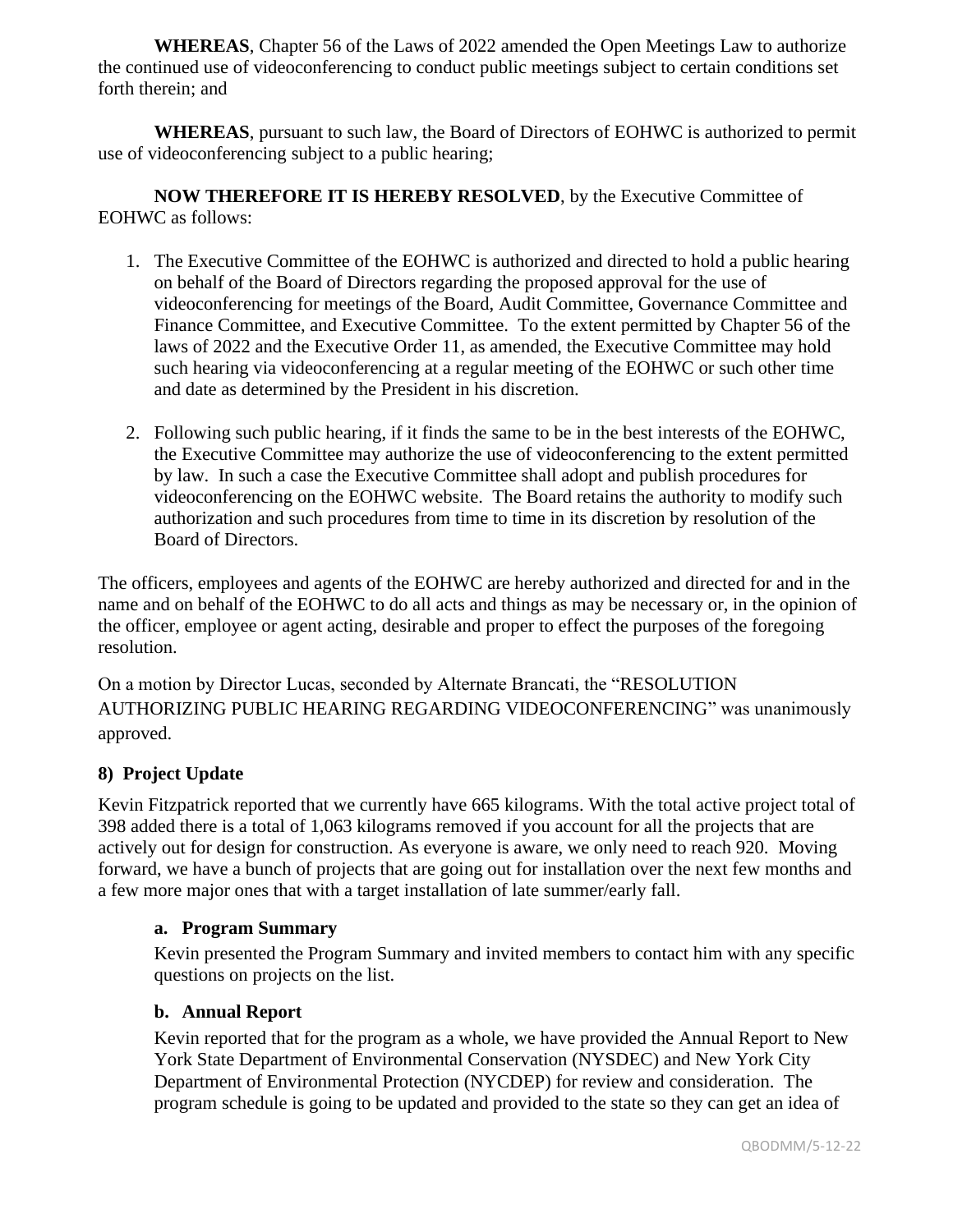the construction period for all our projects. That is being provided so that they can get a snapshot of how we're going to get to that 920 kilogram requirement. We still have a large catalogue of projects available to us from the Years 6-10 workplan in addition to Years 1-5 that didn't get touched on. We have quite a collection of projects looking forward that we can incorporate, when and if we get the opportunity to tackle anything for Years 11-15 or 20. We encourage everybody in the program to continue bringing new projects to us. Cory and Kevin have been looking at rolling out some more green infrastructure for all municipalities' downtown areas. Any major roads that go through that could be used as more of a showpiece or add aesthetic value to the communities and would make a great impact. Not only will it provide phosphorus reduction but we can get the opportunity to hit on some grants that are available.

## **9) O&M Program Update**

Kevin reported that we have not received many O&M submittals for work done this spring. Spring cleanup should be well underway. Members were encouraged to submit the inspection paperwork for the time and money spent on projects as soon as possible so they can be entered into the database. He and Cory will be doing inspections and knocking on some doors to make sure all projects are getting needed attention.

## **a. Status of Reimbursements to Municipalities**

Linda Matera informed members that we are waiting for 2 more checks for 2021 O&M payments from municipalities to EOHWC. Once the last two checks are received from Yorktown and Lewisboro, an invoice will be submitted to Westchester County and EOHWC will be reimbursed in full for the Westchester municipalities. EOHWC will then reimburse the Westchester the municipalities in full.

### **10) CFA Grant and Shared Services**

Director Williams informed members that the CFA process is about to open. It's a great opportunity for all of us to look at possibly submitting for a project for stormwater that we can partner with the East of Hudson Watershed Corporation and get some benefit while also benefiting our communities. He was contacted by Supervisor Annabi of Putnam Valley who was interested in the East of Hudson Watershed Corporation possibly putting in a grant application for some shared services. The Corporation has talked about doing this in the past and we've amended the charter so we can do it. We need to determine what we will submit the grant application for. We've talked about a couple of things in the past including inspections and addressing the educational component of the program. He spoke with Bruce Barber and Supervisor Annabi and they were looking at being a little more aggressive and considered buying equipment to take on some of the obligations for street sweeping and catch basin cleaning. Supervisor Annabi said that the grant she discussed with Supervisor Williams is the Local Government Efficiency Program that came down from the Department of State through email. There is \$4 million out there. It would benefit everyone if we could submit a group application. Director Lucas agreed and said that as a group of 19 municipalities we should be able to get something out of it. Director Williams said we must figure out what we are putting the grant application in for. Sabrina said that given the diversity of the municipalities, everybody has different equipment and different programs. It would probably be best to apply for education and outreach aspects and then we can try to focus on projects. Director Williams said that one of the obligations is mapping. We all had to meet that 100% of mapping infrastructure a while ago. He asked if there was anyone who has not completed the mapping portion of this. Director Lucas said that they are going back and doing it because it's more accurate now. All of the outflows are what we are focused on right now. Alternate Franzetti said they have their mapping, but it's a dated mapping that could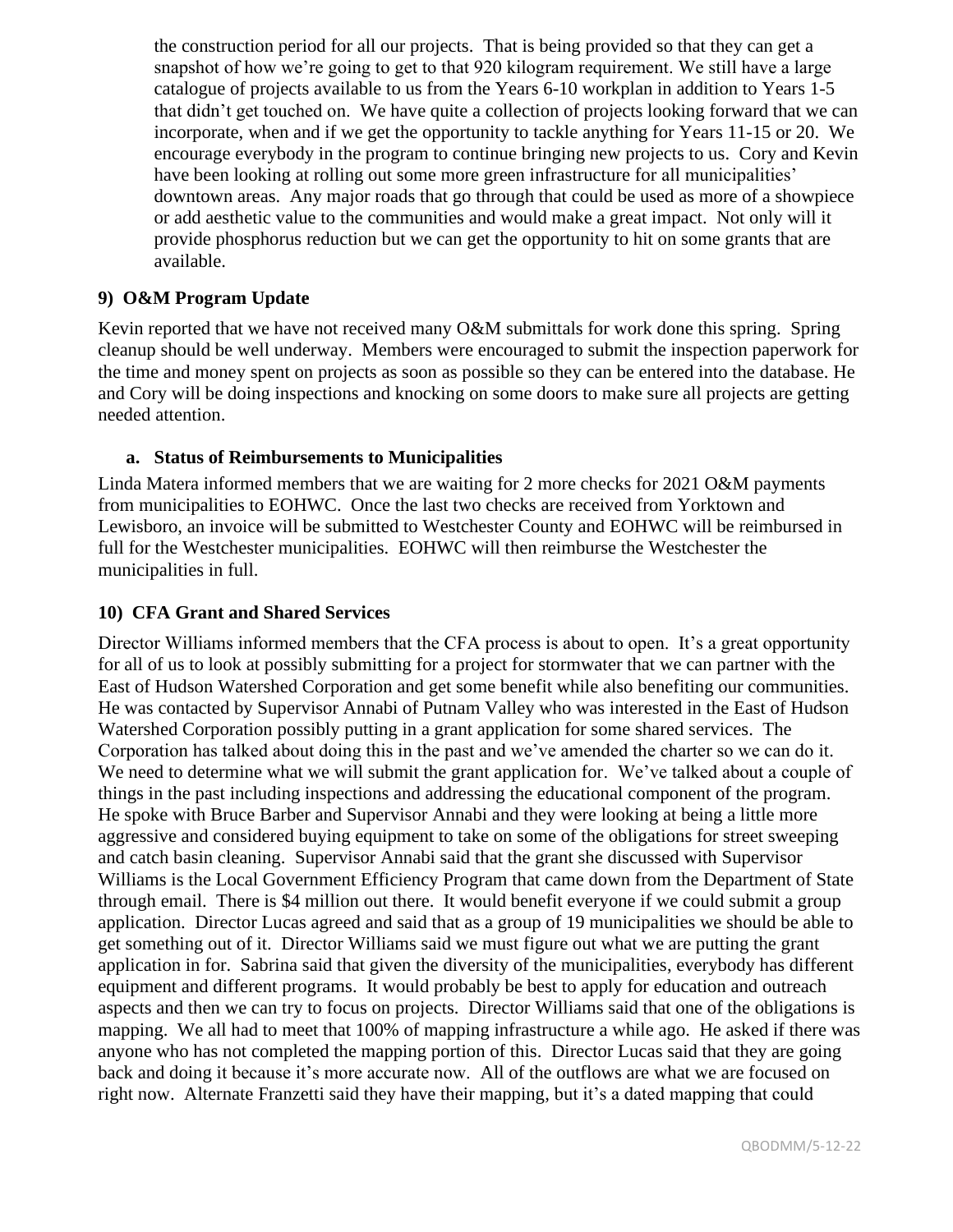probably use a little TLC on his end but he doesn't have the ability to do it. Director Lucas asked why Director Williams was inquiring about mapping. Director Williams said it's just one other element of the program that he knows a lot of other stormwater coalitions are really focused on, especially with the latest permit. There are areas in our state where they didn't have this requirement before. Director Lucas said they just bought new iPad and Verizon connectivity so they can do it from the iPad with the available apps. Director Williams said that we could look at getting tablets for the inspections and specific software programs. We can all do uniform inspections throughout the watershed. Alternate Brancati said that with everybody's mapping at different stages, maybe the grant application can be to consolidate everybody's mapping into one shared database that we're all working from. He referred back to a point Kevin raised earlier that there is a lot of money for green infrastructure that they are having a hard time getting out the door. Maybe we need to look at planning or trying to come up with a few projects and follow up with it the following year. Director Lucas asked Kevin how he would handle the education component. Kevin said EOHWC is in a prime position to extend the projects within existing school districts. To utilize the program, we can incorporate it within their science programs. Many schools now have engineering, science and environmental clubs as well so we could start reaching out to those folks and incorporate projects we already have on their property. We can expand existing projects into new projects we want to install on those sites. Every municipality has libraries that really have not been utilized in the past for our project sites. We can work on educational programs through the library to expand this. This is a large group so if they looked at this and determined that this is a good way to move forward, \$1.1 million would go very far. Director Lucas said that if it's something we are going to apply for, he has to believe the New York State Department of Environmental Conservation (NYSDEC) would look very favorably at it. Kevin said that signage was talked about in the past for all of our retrofit project sites. It could have a huge impact and not be that expensive for the program. We have a lot of retrofits that are in parks. They are sites that sometimes have between 5-10 retrofits already there that we can start reaching out to the community with. Kevin thinks targeting the education and monitoring the inspection portion of the MS4 requirement can go really far if we can come up with a really strong application. Director Lucas asked who is going to put the list together. Alternate Tamagna added that Tilly Foster Farm is going to be building a satellite for Cornell Cooperative Extension and maybe we can take them in as a partner and they can help with all of the other parks. They are doing a lot of different things right now at satellite sites for education. We could approach them to help. We could even reach out to the Soil and Water Conservation District people in Putnam, Westchester and Dutchess. Alternate Taylor said she was thinking that it would be helpful if we got the funding to hire someone for East of Hudson to put out messages that can go on our website and possibly even a brochure that could be posted to the website under the East of Hudson Watershed Corporation's name so that we're all putting out the same message to everyone regarding phosphorus removal and stormwater so the average homeowner or anybody would be getting the information from across all of our municipalities. Sabrina agreed with Lauri and said if we can create a program that we can post on our websites that reflect East of Hudson and the stormwater requirements, it would help us satisfy the obligation. She also agreed with Kevin's point of monitoring and inspecting projects as well as signage at retrofits. Kevin said there's an easy piece of the monitoring inspections that could immediately be implemented because our inspections can't stop at the retrofit. Our inspections have to be the drainage area that's coming down to the retrofit that we can point out to the municipalities that there's something going wrong at the top because there's way too much sediment at the bottom, therefore things must be done a little differently at the top. That's part of the stormwater retrofit program already that we can start rolling out to get a little extra fire power, but then we expand it to the other elements that concern the MS4s. Director Williams said from today's discussion he thinks Kevin and Cory have a good plan laid out. He and Director Lucas will have further conversations with them about submitting a grant application. Vincent Giorgio intervened and said the current funding agreement does not permit staff to work on these types of things.